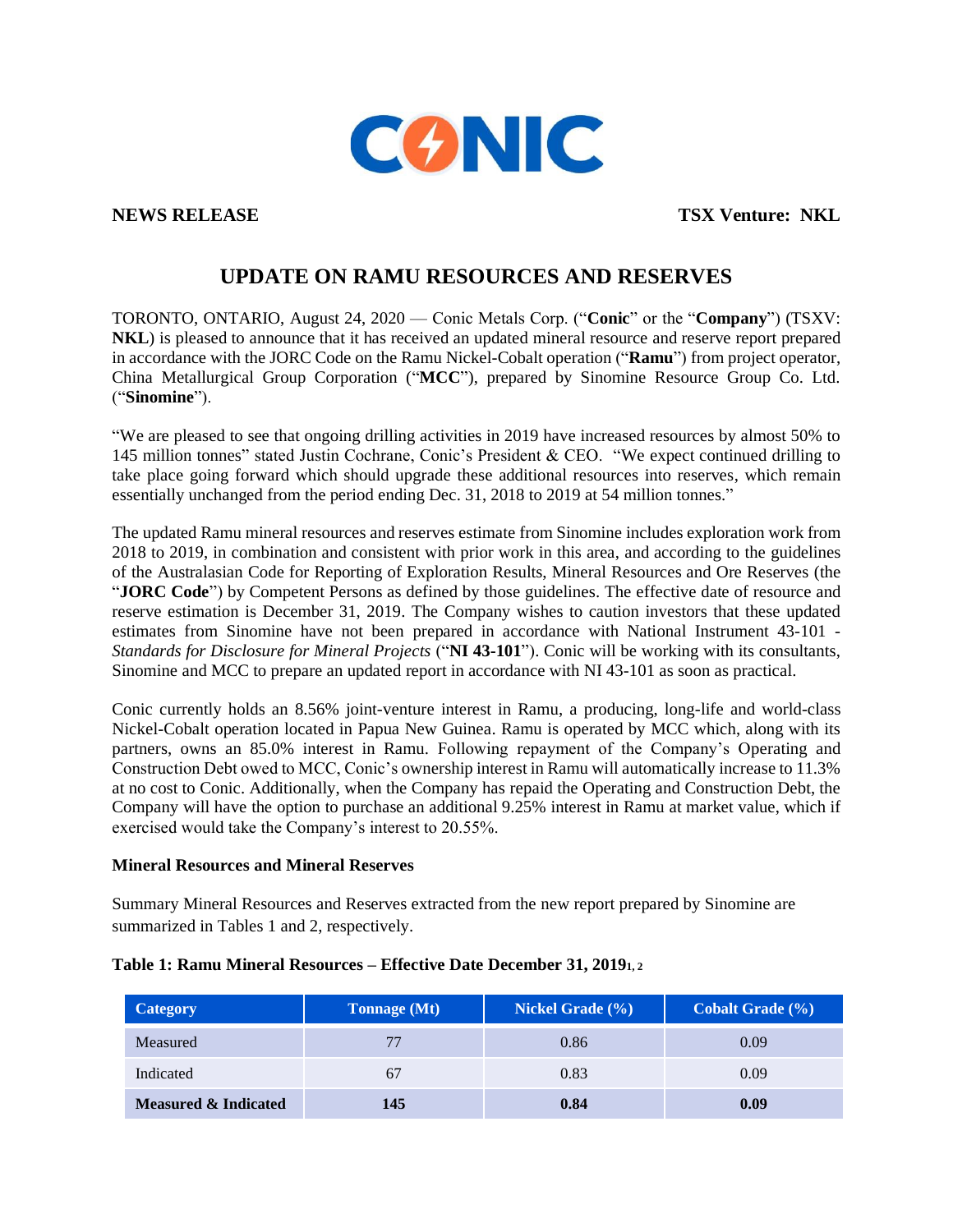| Inferred | $-1$ | .90<br>J. |  |
|----------|------|-----------|--|
|          |      |           |  |

#### **Table 2: Ramu Mineral Reserves – Effective Date December 31, 2019<sup>2</sup>**

| <b>Category</b>       | <b>Tonnage</b> (Mt) | <b>Nickel Grade</b> (%) | Cobalt Grade (%) |
|-----------------------|---------------------|-------------------------|------------------|
| Proven                | 21                  | 0.91                    | 0.10             |
| Probable              | 33                  | 0.85                    | 0.09             |
| <b>Total Reserves</b> | 54                  | 0.88                    | 0.09             |

Prior to this updated report, the Company had previously disclosed the following resource and reserve tables dated as of December 31st, 2018. The information in Tables 1 and 2 supersedes the Company's previous disclosure of the Ramu Project's resource and reserves, provided below which were effective December 31, 2018 and are shown for the purpose of identifying changes.

# **Table 3: Ramu Mineral Resources – Effective Date December 31, 20181, <sup>2</sup>**

| <b>Category</b>                 | <b>Tonnage</b> (Mt) | Nickel Grade $(\%)$ | <b>Cobalt Grade</b> (%) |
|---------------------------------|---------------------|---------------------|-------------------------|
| Measured                        | 45                  | 0.82                | 0.08                    |
| Indicated                       | 50                  | 0.85                | 0.09                    |
| <b>Measured &amp; Indicated</b> | 95                  | 0.83                | 0.09                    |
| Inferred                        | 44                  | 0.93                | 0.11                    |

# **Table 4: Ramu Mineral Reserves – Effective Date December 31, 2018<sup>2</sup>**

| <b>Category</b>       | <b>Tonnage</b> (Mt) | Nickel Grade $(\% )$ | <b>Cobalt Grade</b> (%) |
|-----------------------|---------------------|----------------------|-------------------------|
| Proven                | 22                  | 0.9                  |                         |
| Probable              |                     | 0.8                  | 0.1                     |
| <b>Total Reserves</b> | 53                  | 0.9                  |                         |

#### **Footnotes**

- **1.** Mineral resources at a cut off of 0.5% Ni and a minimum mineable thickness of 0.5m; mineral resources are inclusive of mineral reserves; the figures may not add exactly due to rounding; mineral resources do not include the +2mm rock fragments in the rocky saprolite layers; mineral resources that are not mineral reserves do not have demonstrated economic viability.
- **2.** Mineral reserves at a cut off of 0.5% Ni and a minimum mineable thickness of 0.5m; mineral reserves are included in mineral resources; the figures may not add exactly due to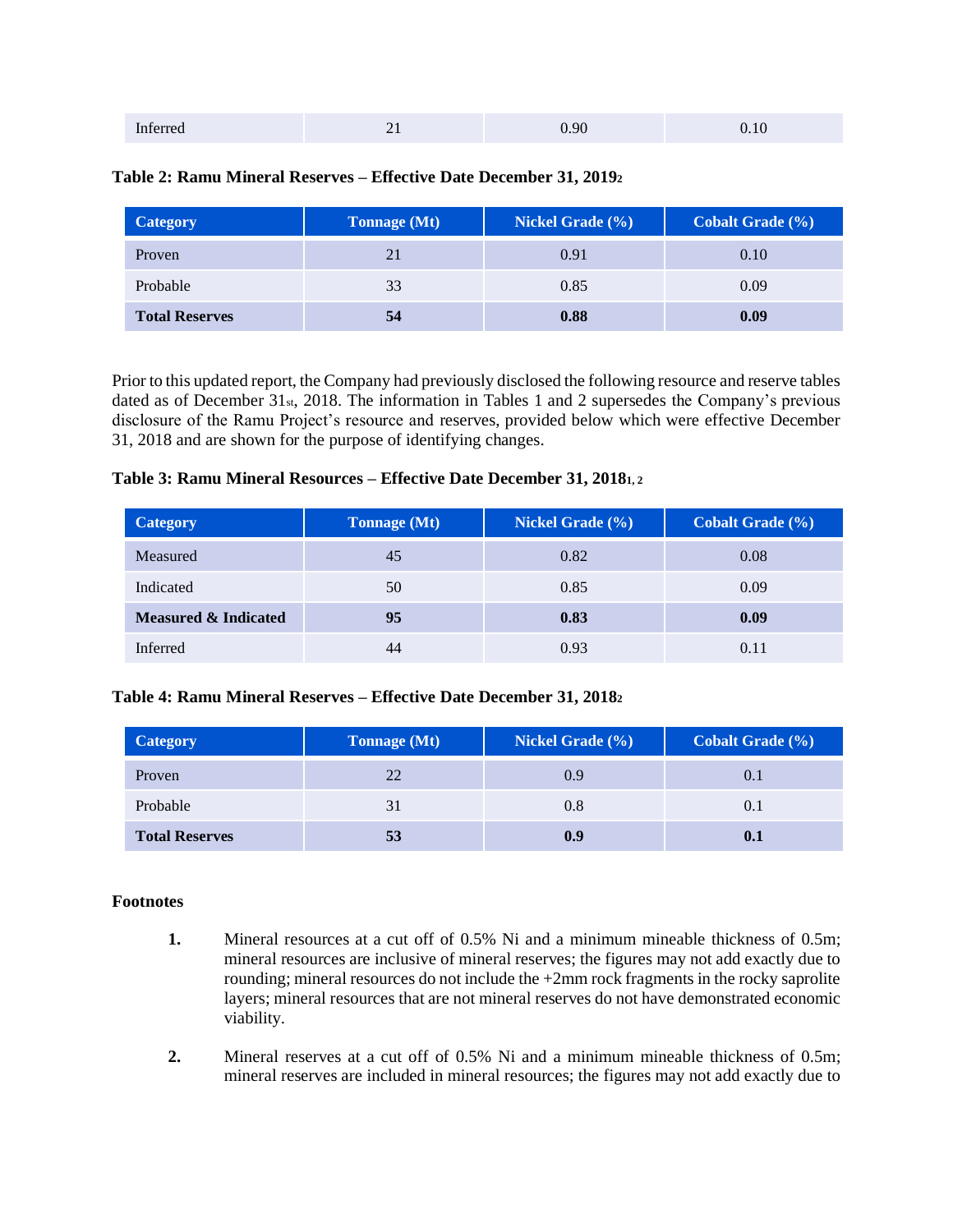rounding; mineral reserves do not include the +2mm rock fragments in the rocky saprolite layers.

# **About Conic**

Conic Metals Corp. is a base metals company offering direct exposure to nickel and cobalt, both being critical elements of electric vehicles and energy storage systems. Conic holds an 8.56% joint-venture interest in the producing, long-life and world-class Ramu Nickel-Cobalt Operation located in Papua New Guinea which provides Conic with significant attributable nickel and cobalt production. In addition, Conic manages a portfolio of 11 nickel and cobalt royalties on advanced/development and exploration projects in Canada and Australia. Conic will continue to invest in a battery metals-focused portfolio of streams, royalties and direct interests in mineral properties containing battery metals.

#### **Scientific and Technical Information**

The majority owner and operator of Ramu is MCC Ramu Nico Ltd., a 67.02% owned subsidiary of MCC, and is operated by Ramu NiCo Management (MCC) Limited, a wholly-owned subsidiary of MCC. MCC is listed on the Hong Kong Stock Exchange and on the Shanghai Stock Exchange. The scientific and technical information in this news release, as well as additional material scientific and technical information with respect to the Ramu project, has been prepared by Sinomine on behalf of MCC in its capacity as operator of Ramu.

Disclosures of a scientific or technical nature in this news release have been reviewed on behalf of Conic by R. Mohan Srivastava, P. Geo., an independent consultant to Conic and a "qualified person" as defined by NI 43-101.

All estimates of mineral reserves and mineral resources in respect of Ramu in this news release are presented in compliance with the JORC Code. For reporting in a NI 43-101 format, the inferred resources are not totaled with the measured and indicated mineral resources. The Ramu data has been reviewed and verified in relation to CIM best operating practices for reporting and for scope and content of JORC and NI 43-101 reporting through a due diligence conducted by an independent qualified person on behalf the Company. The technical report in respect of the updated mineral resource and reserve estimate, when filed, will contain more detailed information concerning individual responsibilities, associated quality assurance and quality control, and other data verification matters, and the key assumptions, parameters and methods used by the Company. Ramu is an operating mine and there are no known legal, political, environmental, or other risks that could materially affect the potential development of the mineral resources or mineral reserves.

For additional scientific and technical information in respect of Ramu, including an overview of the sampling, analytical, and test data underlying the Company's previous mineral resource and reserve estimates (and associated quality assurance and quality control, and other data verification matters, and the key assumptions, parameters and methods used by the Company), please refer to the Company's current NI 43-101 technical report entitled "*Ramu Nickel Cobalt Project, Located in Madang Province, Papua New Guinea, NI 43-101 Technical Report*" dated effective as of October 25, 2019 filed under the Company's profile on SEDAR at [www.sedar.com.](http://www.sedar.com/)

#### **Cautionary Note Regarding Forward-Looking Statements**

This news release contains certain information which constitutes 'forward-looking statements' and 'forward-looking information' within the meaning of applicable Canadian securities laws. Any statements